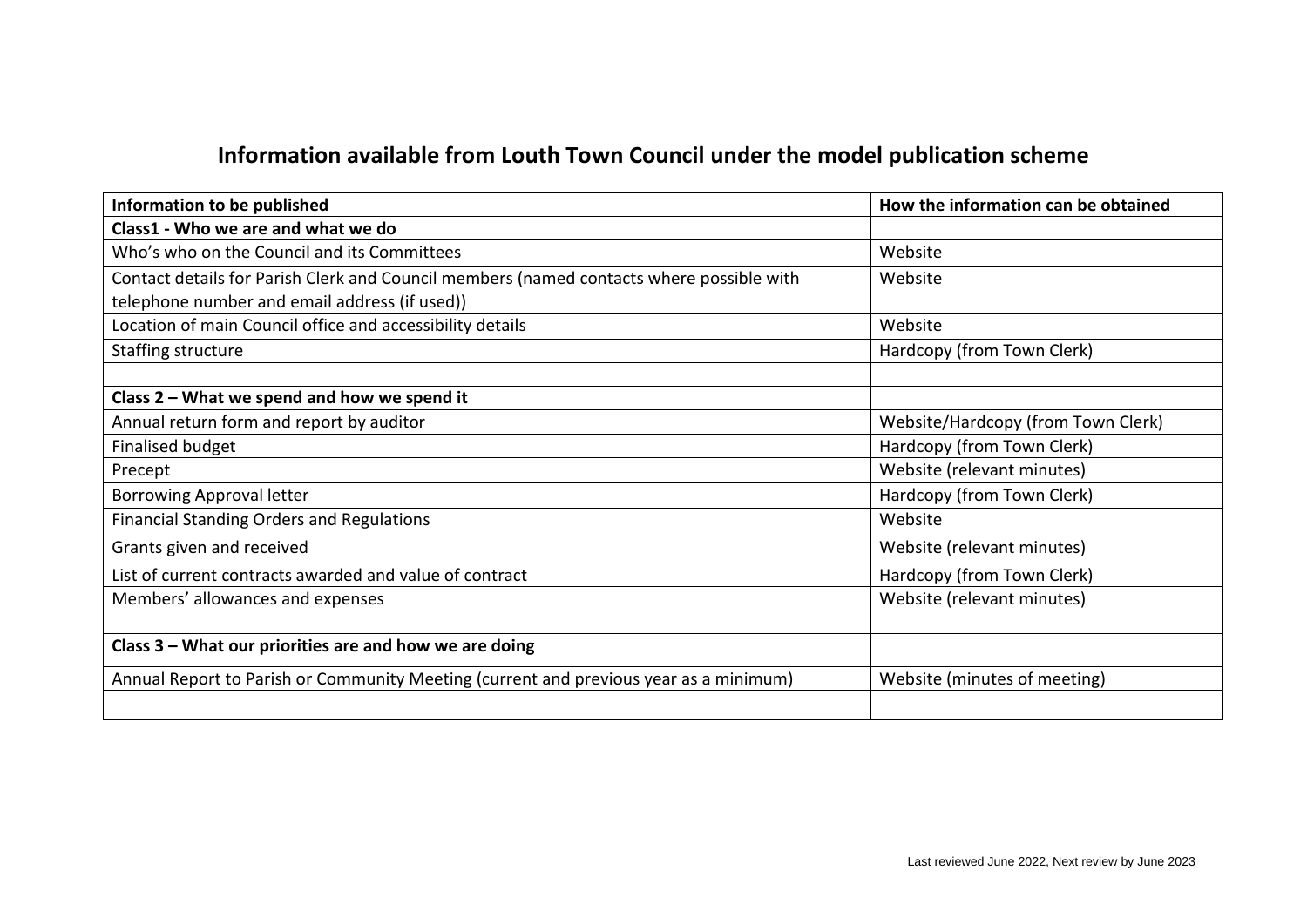| Class 4 – How we make decisions                                                    |                                             |
|------------------------------------------------------------------------------------|---------------------------------------------|
| Timetable of meetings (Council, any committee/sub-committee meetings and parish    | Website/Hardcopy (from Town Clerk)          |
| meetings)                                                                          |                                             |
| Agendas of meetings (as above)                                                     | Website/Hardcopy (from Town Clerk)          |
| Minutes of meetings (as above) - nb this will exclude information that is properly | Website                                     |
| regarded as private to the meeting.                                                |                                             |
| Reports presented to council meetings - nb this will exclude information that is   | Hardcopy (from Town Clerk)                  |
| properly regarded as private to the meeting.                                       |                                             |
| Responses to consultation papers                                                   | Hardcopy (from Town Clerk)                  |
| Responses to planning applications                                                 | Website (relevant minutes)                  |
|                                                                                    |                                             |
| Class 5 - Our policies and procedures                                              |                                             |
| Policies and procedures for the conduct of council business:                       | Website                                     |
| Policies and procedures for the provision of services and about the employment of  | Website                                     |
| staff.                                                                             |                                             |
| Information security policy                                                        | Website                                     |
| Records management policies (records retention, destruction and archive)           | Website                                     |
| Data protection policies                                                           | Website                                     |
| Schedule of charges (for the publication of information)                           | Hardcopy (from Town Clerk)                  |
|                                                                                    |                                             |
| Class $6$ – Lists and Registers                                                    |                                             |
| Any publicly available register or list                                            | Inspection by appointment (from Town Clerk) |
| <b>Assets Register</b>                                                             | Hardcopy (from Town Clerk)                  |
| Register of members' interests                                                     | Website                                     |
| Register of gifts and hospitality                                                  | Hardcopy (from Town Clerk)                  |